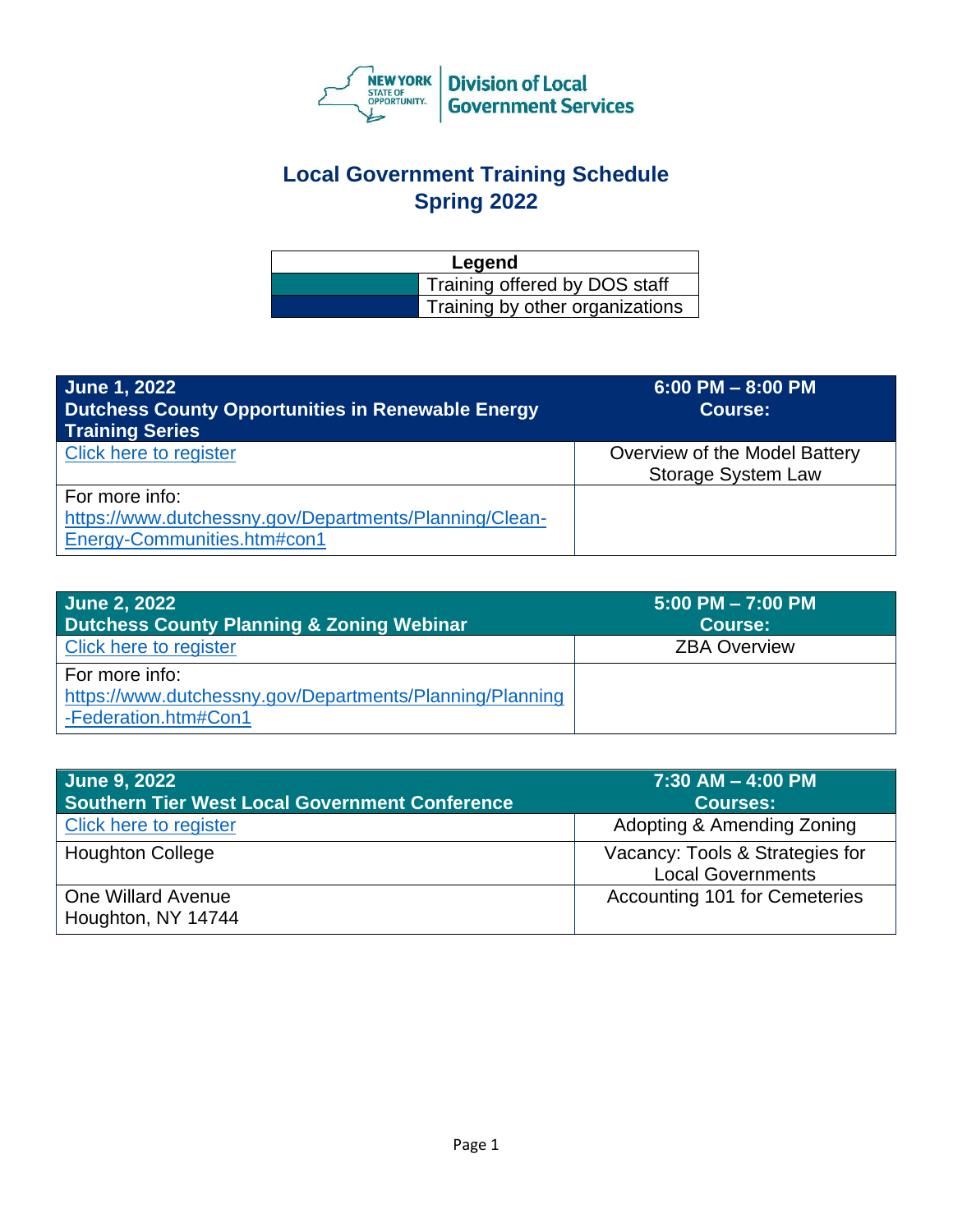| <b>June 14, 2022</b><br><b>Dutchess County Opportunities in Renewable Energy</b><br><b>Training Series</b> | $1:00$ PM $-3:00$ PM<br><b>Course:</b>                       |
|------------------------------------------------------------------------------------------------------------|--------------------------------------------------------------|
| Click here to register                                                                                     | <b>Battery Energy Storage for First</b><br><b>Responders</b> |
| Farm & Home Center<br>2715 Route 44<br>Millbrook, NY 12545                                                 |                                                              |

| <b>June 23, 2022</b><br><b>Greene County Planning &amp; Zoning Workshop</b>                                   | 5:30 PM - 7:45 PM<br><b>Course:</b> |
|---------------------------------------------------------------------------------------------------------------|-------------------------------------|
| For more info:<br>https://www.greenegovernment.com/departments/planning-<br>and-economic-development/planning | <b>Hot Button Land Uses</b>         |
| <b>Greene County Training Facility</b><br>25 Volunteer Drive<br>Cairo, NY 12413                               |                                     |

| June 29, 2022<br><b>Orleans County Planning &amp; Zoning Workshop</b>       | 5:00 PM - 9:30 PM<br><b>Courses:</b>                  |
|-----------------------------------------------------------------------------|-------------------------------------------------------|
| For more info:<br>https://orleanscountyny.com/departments/planning/index.ph | <b>Hot Button Land Uses</b>                           |
| Albion Public Library (Hoag Library)                                        | <b>Skills That Make Great Board</b><br><b>Members</b> |
| 134 South Main Street<br>Albion, NY 14411                                   | <b>Short-Term Rentals</b>                             |